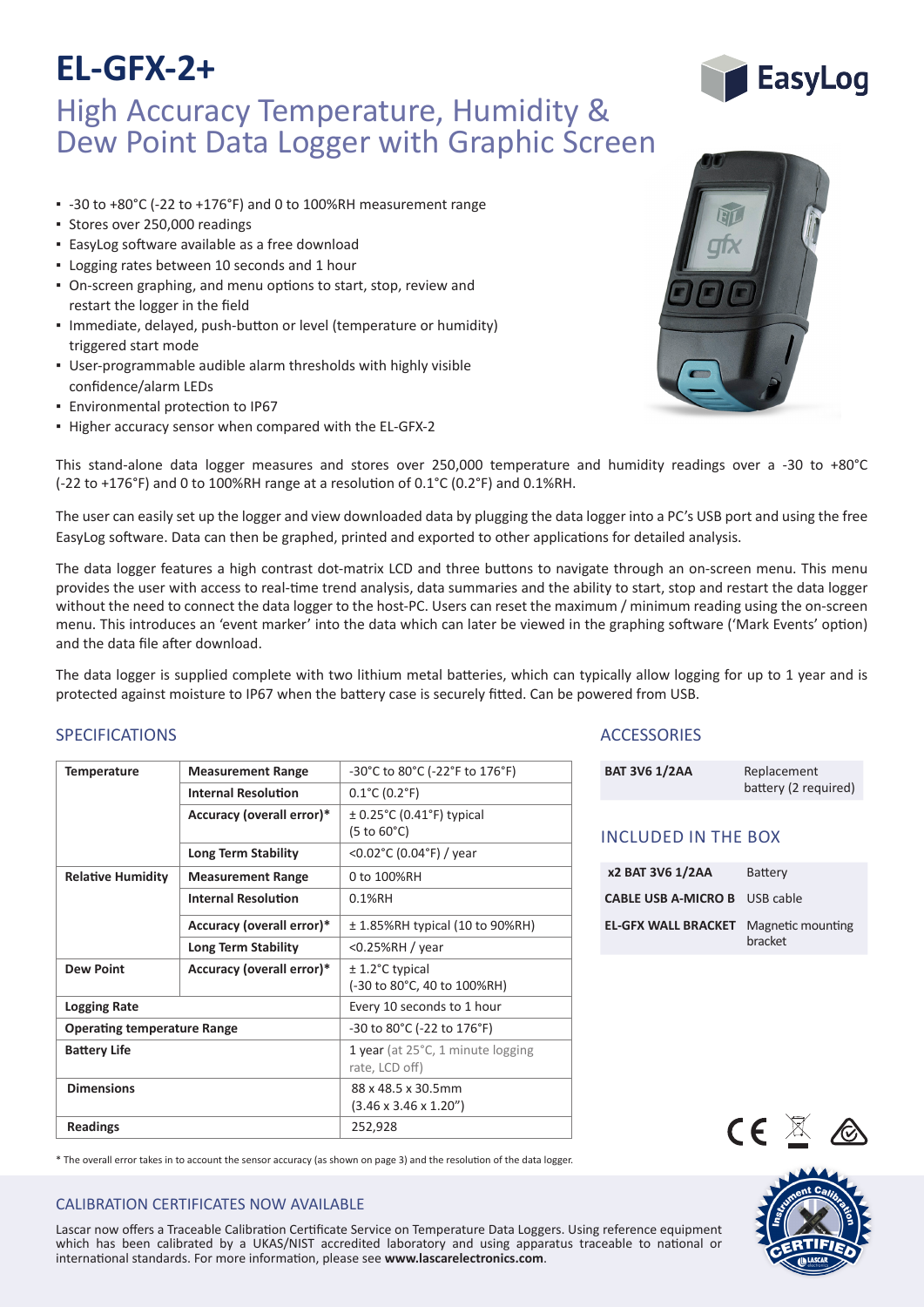# **EL-GFX-2+**



### EL-WIN-USB

Lascar's EasyLog control software is available as a free download from www.easylogusb.com. Easy to install and use, the control software is compatible with 32-bit and 64-bit versions of Windows 7, 8 and 10. The software is used to set up the logger, download, graph and annotate data or export in Excel, PDF and jpeg formats.

The software allows the following parameters to be configured:

- Logger name
- Measurement parameter (°C or °F)
- Logging rate (user selectable between 10 seconds and 1 hour)
- Display off, on for 30 seconds after button press, or permanently on
- High and low alarms
- Disable or enable LEDs and sounder with delayed activation
- Immediate, delayed, push-button or level (temperature or humidity) triggered start mode



**EasyLog** 

**Download the latest version of the software free of charge from www.lascarelectronics.com/software/easylog-usb**

### MENU BUTTON FUNCTIONS AND LCD SCREEN INDICATION



*Please note that screens may vary slightly depending on model.*





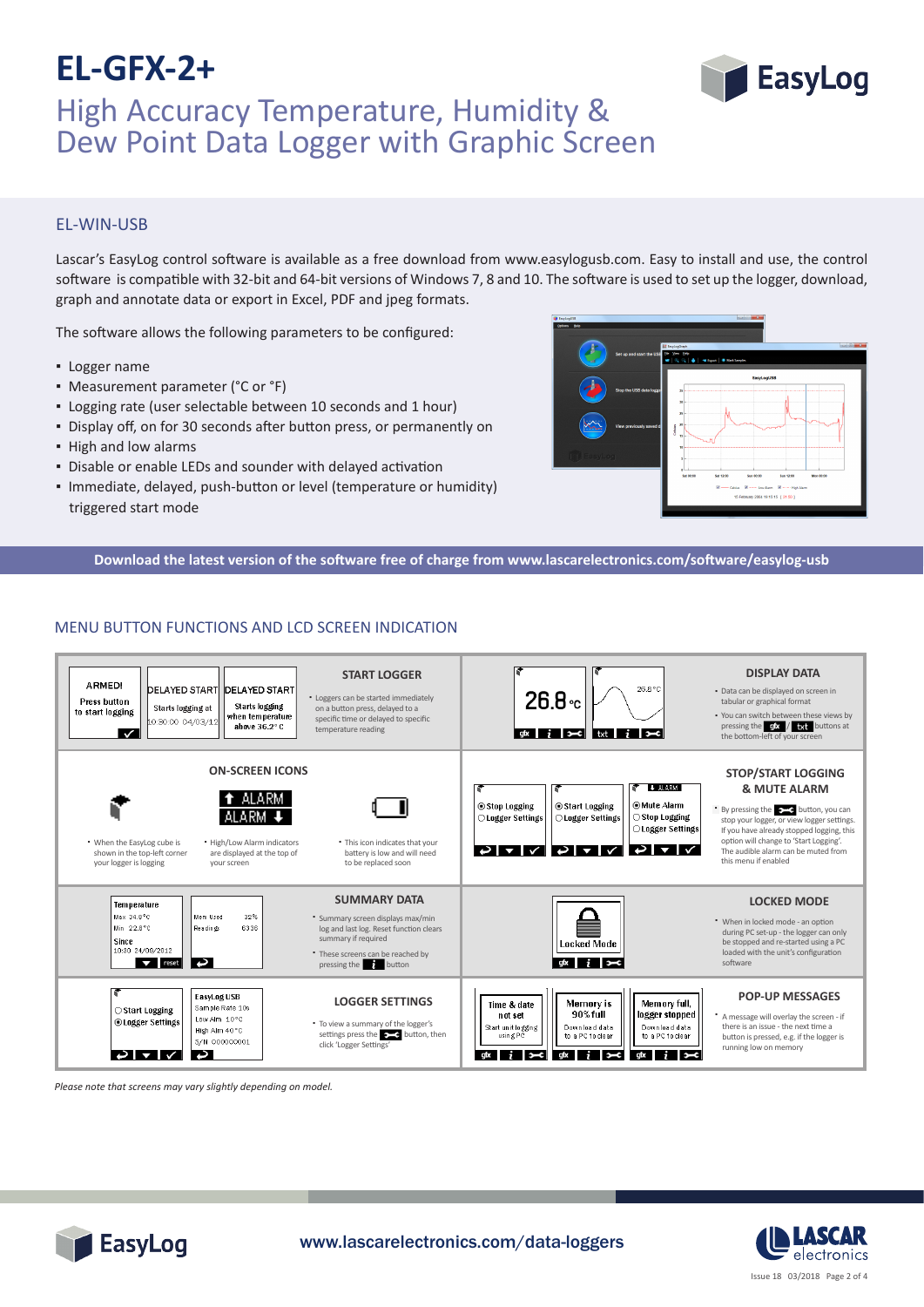## **EL-GFX-2+** High Accuracy Temperature, Humidity & Dew Point Data Logger with Graphic Screen

### SENSOR ACCURACY & INFORMATION



 $13, 5, 6, 6, 6, 7.5$ Typical accuracy of relative humidity measurements given in<br>%PH for tomporatures 0 to 80°C %RH for temperatures 0 to 80°C.



Typical and maximal tolerance for temperature. Typical and maximal tolerance at 25°C for relative humidity.

**EasyLog** 



Operating conditions



Long torm ovnosure to humidity lovels out Long term exposure to humidity levels outside of the 'normal' range may temporarily offset RH measurements (±3%RH after 60 hours). Once returned to less extreme conditions the device will slowly return towards calibration state.

When tracking changes in ambient conditions, the response time of the humidity sensor in your data logger is approximately 20 minutes to reach 90% of the reading. However, if you are measuring step changes in humidity (for example if calibrating the product) it is advised that you leave the unit for up to four hours to ensure that it has enough time to settle at the new level.

It is worth remembering that the value of relative humidity is of course sensitive to temperature variation. As an example, at a relative humidity of ~90%RH at ambient temperature, a variation in temperature of 1°C will result in a change of up to -5%RH. Therefore when comparing multiple devices or calibrating them, any temperature variations must be considered.